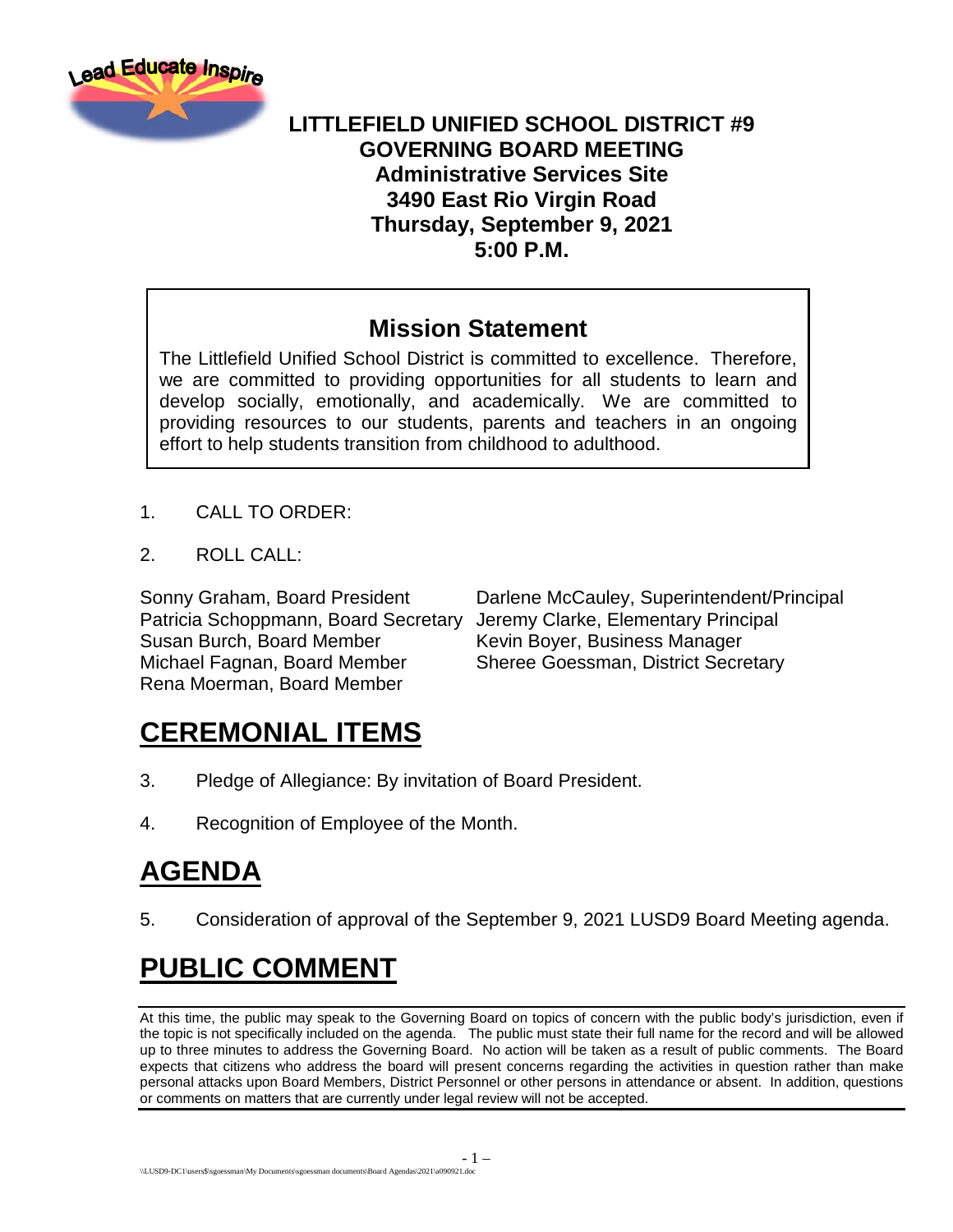

6. Public Comment.

### **INFORMATION AND DISCUSSION:**

- 7. Mr. Boyer, Business Manager.
	- a. Student Activity Balance.
	- b. Budget Update.
	- c. Food Service Financial.
	- d. Other
- 8. Mr. Jeremy Clarke, Elementary Principal
	- a. School Updates
	- b. Upcoming Dates
		- i. September 7, 2021 Progress Reports Sent Home.
		- ii. September 10, 2021 @ 10:00 a.m.  $-1^{st}$  & 2<sup>nd</sup> Grandparents program and lunch.
		- iii. September 17, 2021 Athletic Friday No School
		- iv. September 28, 2021 Lifetouch Pictures
		- v. October 7, 2021 Report Cards sent home.
		- vi. October 8, 2021 Athletic Friday No School
		- vii. October 11, 2021 Holiday No School
		- viii. October 13, 2021 Parent/Teacher Conferences (Students half day)
		- ix. October 14, 2021 Parent/Teacher Conferences (Students half day)
	- c. Other

#### 9. Mrs. McCauley, Superintendent/Principal

- a. School Update.
- b. Upcoming Dates
	- i. September 2, 2021 Back to school Assembly at 11:25 to 12pm
	- ii. September 2, 2021 Back to school social at the Rec. Center 7pm to 9pm
	- iii. September 2, 2021 Volleyball home games JV4pm V5pm
	- iv. September 16, 2021 Football Home Game
	- v. September 17, 2021 Extracurricular Friday No School.
	- vi. September 22, 2021 Dixie Tech Presentation
	- vii. September 28 & 29, 2021 ASUB Testing 7:30am to 11:30pm
	- viii. September 29, 2021 Homecoming Carnival 3:30pm to 6:30pm at the **Elementary**
- c. Other.
- 10. Board Reports.
	- a. Other

## **CONSENT AGENDA**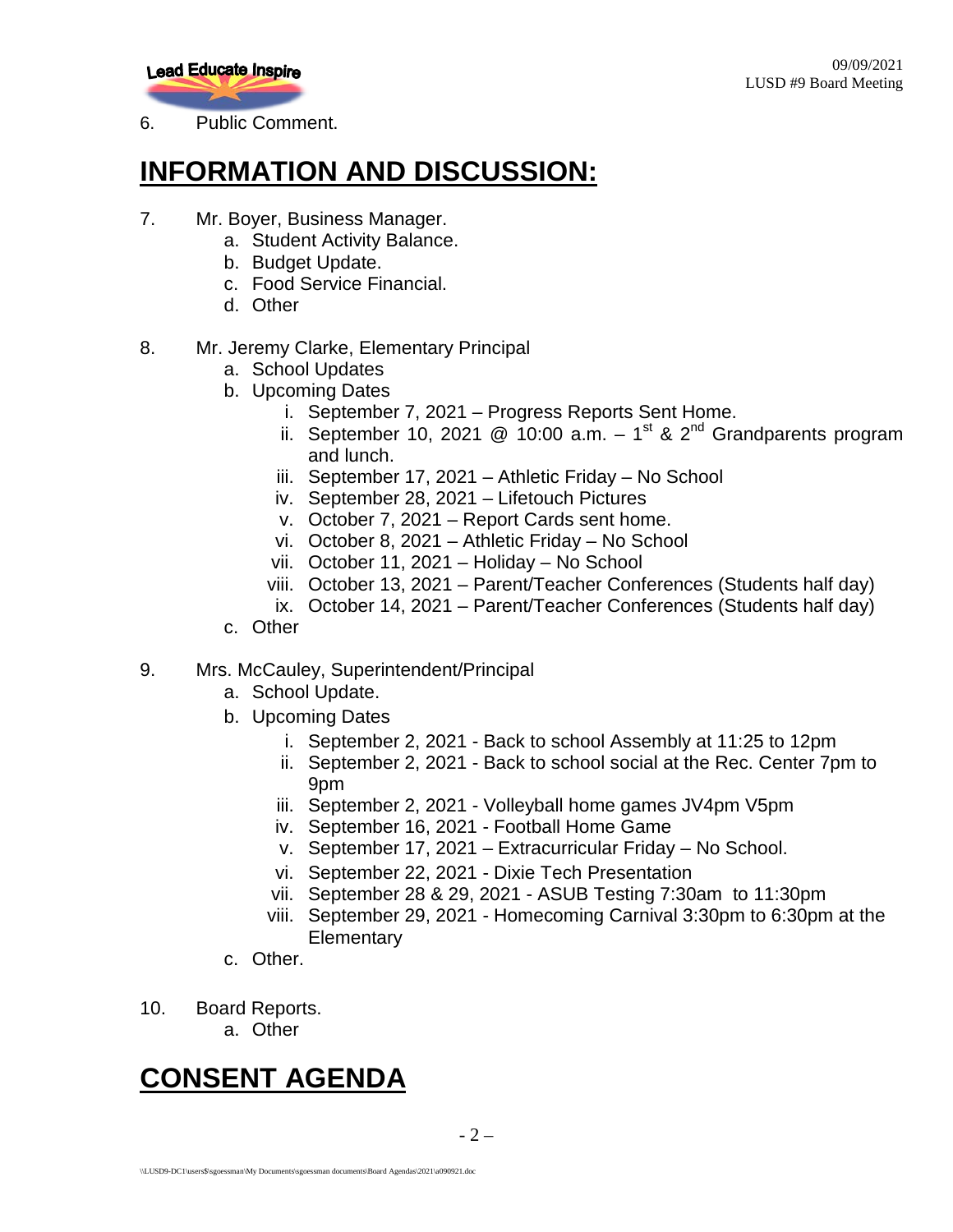

Approval of Routine Orders of Business. Documentation concerning the matters on the Consent Agenda may be reviewed at the Littlefield Unified School District Office, located at 3490 East Rio Virgin Road, Beaver Dam, Arizona. Any Board Member may request an item be pulled off the agenda for further discussion.

- 11. Consideration of approval of the August 12, 2021 Governing Board Meeting Minutes.
- 12. Consideration of approval of Vouchers and Stipends:
	- a. LUSD9 Payroll Vouchers: 05/2205 and 06/2206.
	- b. LUSD9 Vouchers: 1003 and 1004.
	- c. Stipends

(Members of the public may view the content of the vouchers 24 hours prior to the board meeting in the district office.)

13. Consideration of approval of FY 2021/2022 Certified and Classified Personnel, Substitute Personnel, and Coaches per the attached list, including the following:

| <b>Name</b>    | <b>Position</b>               | <b>Effective</b><br>Date |
|----------------|-------------------------------|--------------------------|
| Call, Patricia | Substitute Aide               | 08/11/2021               |
| Garcia, Angela | <b>Elementary School Aide</b> | 09/01/2021               |
| Lyday, Denise  | <b>Substitute Aide</b>        | 08/23/2021               |
| Mills, Kim     | <b>Substitute Teacher</b>     | 08/09/2021               |

- 14. Consideration of approval of FY 2021/2022 Administrative Contract for Byrona Wilkey, Dean of Students.
- 15. Consideration of termination of Ryan Christensen, Custodial/Maintenance Worker, effective immediately.

### **ACTION ITEMS AND/OR DISCUSSION**

- 16. Consideration of approval of donations received by the District per Policy KCD.
	- a. Precision Eyecare \$500 Sports Sponsorship
	- b. Ann Rice, Project Get Smart \$20,000 for Chromebooks (50 Chromebooks).
	- c. Mesquite United Methodist Church- \$800 for Jr/Sr High School Classroom Supplies
	- d. Virgin Valley Disposal \$500 for Student Council.
- 17. Discussion regarding liquidated damages clause in the Certified Contract.
- 18. Consideration of approval of LUSD/Beaver Dam Title I Parent & Family Engagement Policy.
- 19. Consideration of approval of the LEA Family and Community Engagement Policy.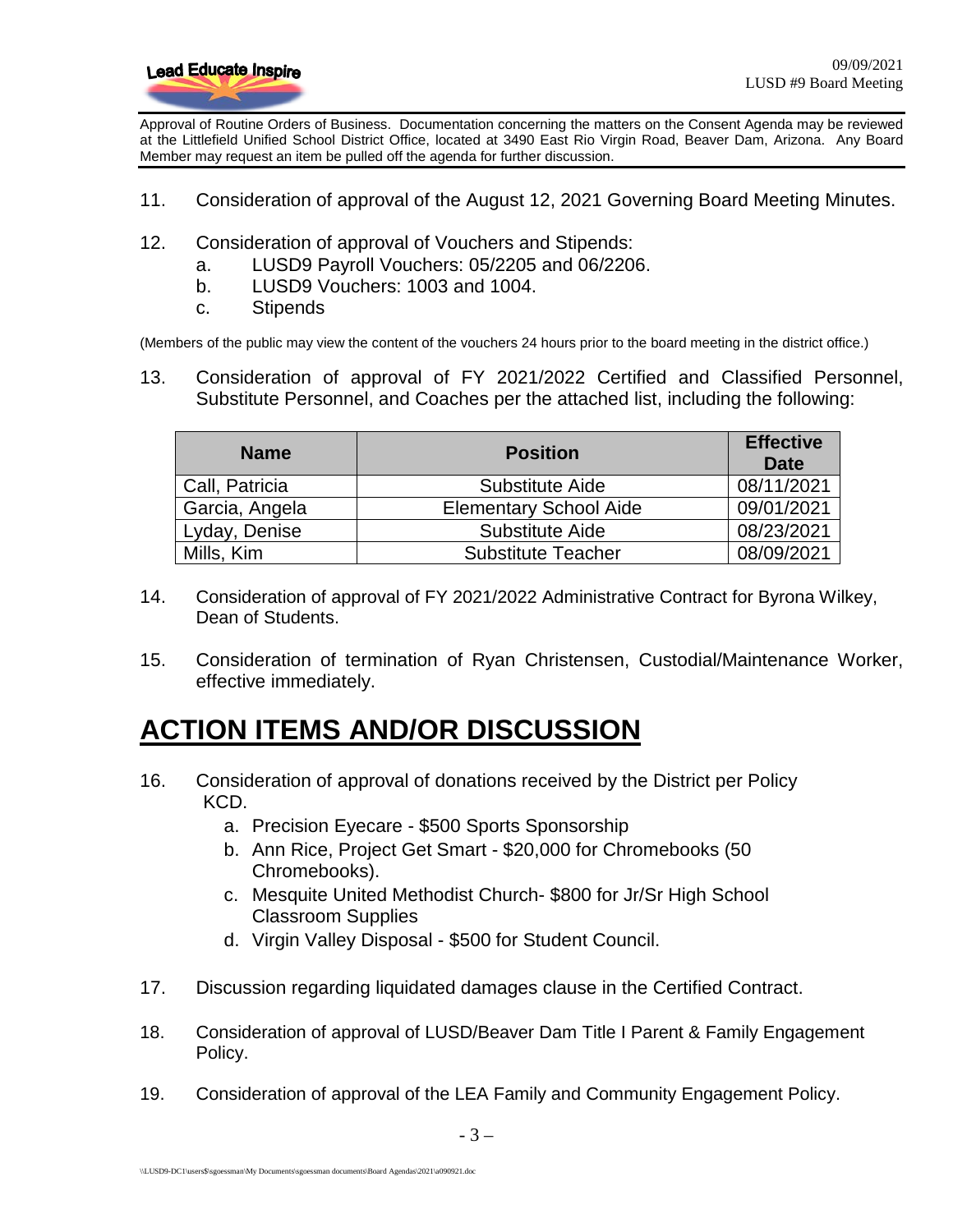

- 20. Consideration of acknowledging Indigenous Day with Columbus Day.
- 21. Consideration of first reading of the following policies:
	- a. BDF Advisory Committees
	- b. BEDD Rules of Order
	- c. BEDH Participation at Board Meetings
	- d. BIB Board Member Development Opportunities
	- e. DIE Audits/Financial Monitoring
	- f. DJ Purchasing (Purchasing Ethics Policy).
	- g. EEAEA Bus Driver Requirements, Training, and Responsibilities
	- h. GCB Professional Staff Contracts and Compensation.
	- i. GCF Professional Staff Hiring
	- j. GCH Professional/Support Staff Orientation and Training.
	- k. GDB Support Staff Contracts and Compensation.
	- l. GDF Support Staff Hiring.
	- m. IC School Year
	- n. IHA Basic Instructional Program
	- o. IHAMB Family Life Education
	- p. IHAMD Instruction and Training in Suicide Prevention
	- q. IJ Instructional Resources and Materials.
	- r. IJJ Textbook/Supplementary Materials Selection and Adoption.
	- s. IMB Teaching about Controversial/Sensitive Issues
	- t. JFAA Admission of Resident Students
	- u. JFAB Tuition/Admission of Nonresident Students
	- v. JFB Open Enrollment
	- w. JK Student Discipline
	- x. JKD Student Suspension
	- y. JKE Student Expulsion
	- z. JLCB Immunizations of Students
	- aa. JLF Reporting Child Abuse / Child Protection

bb. KB – Parental Involvement in Education

22. October Agenda Items.

### **INFORMATION ITEMS**

- 23. News articles about the schools.
- 24. Upcoming Governing Board Conferences:
	- a. ASBA  $45<sup>th</sup>$  Annual Law Conference September 8-10, 2021 Scottsdale.
	- b. 2021 Delegate Assembly, September 11, 2021 Scottsdale, AZ.
	- c. ASBA Mohave County Meeting, September 29, 2021 Kingman, AZ.
- 25. Notification of Regulation and Exhibit Changes:
	- a. Policy Alert School Operations/Closures.
	- b. Regulation BIB-R: Board Member Development Opportunities.